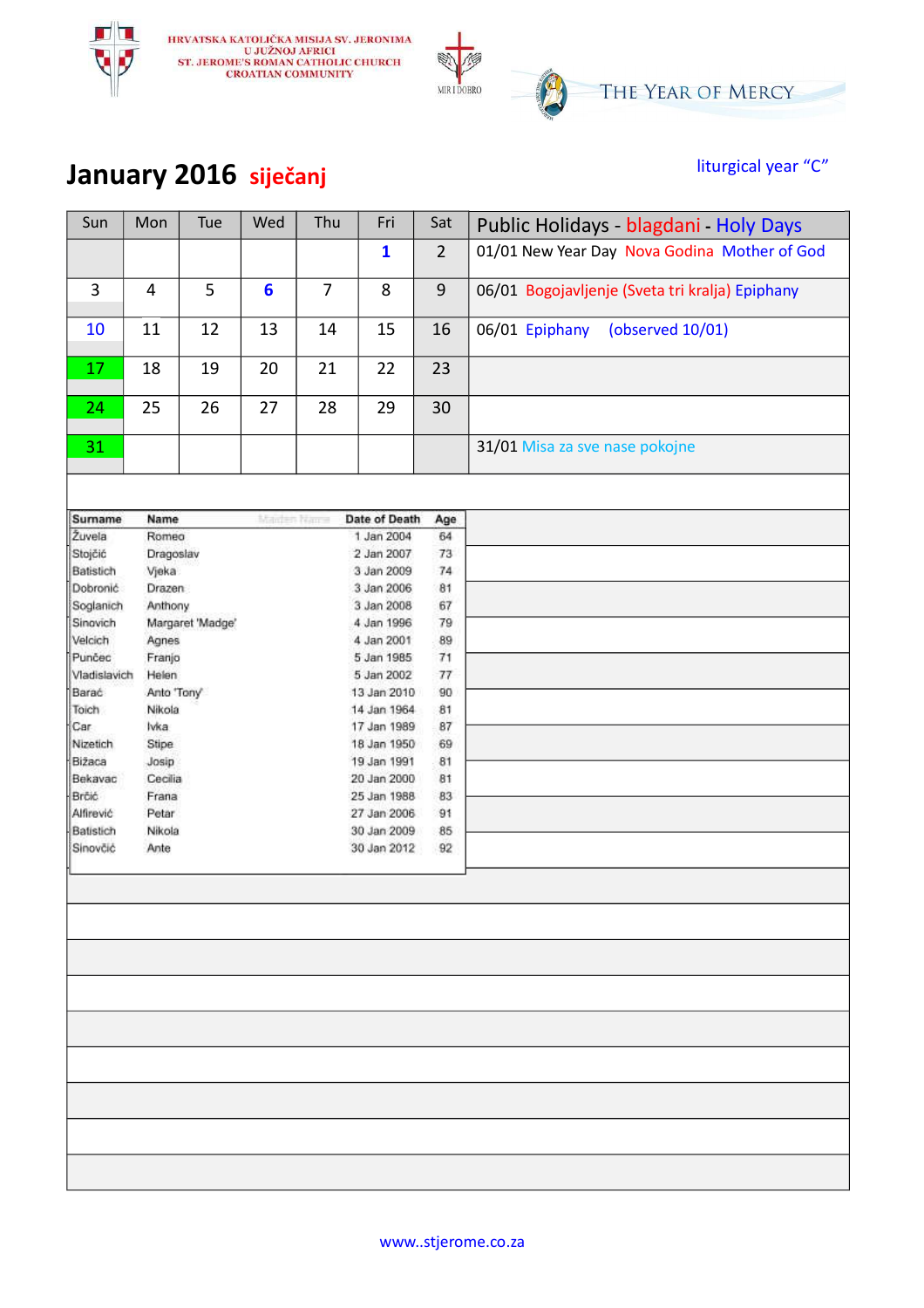

#### **February 2016 veljača** liturgical year "C"

| Sun            | Mon          | <b>Tue</b>         | Wed          | Thu                   | Fri                        | Sat         | Public Holidays - blagdani - Holy Days      |
|----------------|--------------|--------------------|--------------|-----------------------|----------------------------|-------------|---------------------------------------------|
|                | $\mathbf{1}$ | $\overline{2}$     | $\mathbf{3}$ | $\overline{4}$        | 5                          | 6           | 02/02 Presentation of the Lord / Svijecnica |
| $\overline{7}$ | 8            | 9                  | <b>10</b>    | 11                    | 12                         | 13          | 10/02 Ash Wednesday / Pepelnica             |
| 14             | 15           | 16                 | 17           | 18                    | 19                         | 20          |                                             |
| 21             | 22           | 23                 | 24           | 25                    | 26                         | 27          |                                             |
| 28             | 29           |                    |              |                       |                            |             |                                             |
|                |              |                    |              |                       |                            |             |                                             |
|                |              |                    |              |                       |                            |             |                                             |
| Surname        | Name         |                    | Maiden Nau's |                       | Date of Death              | Age         |                                             |
| Stipinovich    | Ivanka       |                    |              |                       | 2 Feb 2005                 | 58          |                                             |
| Knezovich      | Eric         |                    |              |                       | 3 Feb 1995                 | 78          |                                             |
| Mihić          | Dubavka      |                    | (Fabris)     |                       | 3 Feb 2013                 | 64          |                                             |
| Perović.       | fra Ivo      |                    |              |                       | 9 Feb 1995                 | 82          |                                             |
| Butković       | Luka         |                    |              |                       | 14 Feb 2001                | 63          |                                             |
| Hetherington   | Franci       |                    | (Ostoja)     |                       | 14 Feb 2003                | 53          |                                             |
| Domijan        | Ivica        |                    |              |                       | 15 Feb 1989                | 68          |                                             |
| Korunich       | Sofija       |                    |              |                       | 15 Feb 1995<br>15 Feb 1980 | 83          |                                             |
| Nizetich       | Ivanka       |                    |              | (Cyltanic)<br>(Uniid) |                            | 78          |                                             |
| Lušić          | Filma        |                    |              |                       | 16 Feb 1991                | 77          |                                             |
| Sinovich       |              | Anastasia 'Yvonne' | (Karas)      |                       | 16 Feb 2011                | 77          |                                             |
| Bižaca         | Mate         |                    |              |                       | 23 Feb 1960                | 88          |                                             |
| Soglanich      |              | Nicholas Anthony   |              |                       | 24 Feb 1983                | 75          |                                             |
| Jadrijevich    | Dawn         |                    |              |                       | 25 Feb 2009                | 62          |                                             |
| Jadrijevich    | James        |                    |              |                       | 25 Feb 2009                | 72          |                                             |
| Stipinovich    | Mate         |                    |              |                       | 25 Feb 2001                | $_{\rm 87}$ |                                             |
|                |              |                    |              |                       |                            |             |                                             |
|                |              |                    |              |                       |                            |             |                                             |
|                |              |                    |              |                       |                            |             |                                             |
|                |              |                    |              |                       |                            |             |                                             |
|                |              |                    |              |                       |                            |             |                                             |
|                |              |                    |              |                       |                            |             |                                             |
|                |              |                    |              |                       |                            |             |                                             |
|                |              |                    |              |                       |                            |             |                                             |
|                |              |                    |              |                       |                            |             |                                             |
|                |              |                    |              |                       |                            |             |                                             |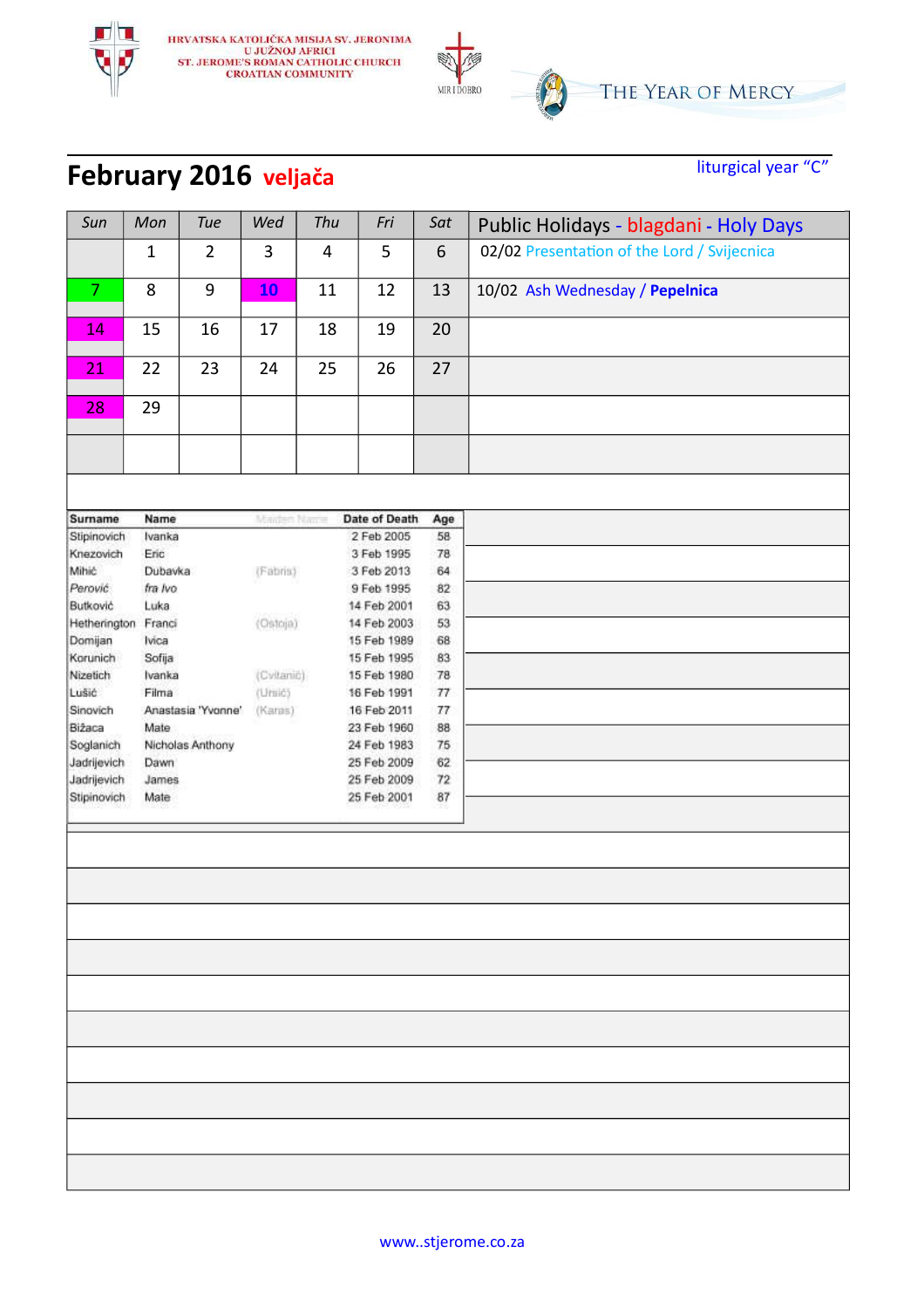

# **March 2016 ožujak** liturgical year "C"

| Sun            | Mon            | Tue              | Wed            | Thu         | Fri           | Sat    | Public Holidays - blagdani - Holy Days             |
|----------------|----------------|------------------|----------------|-------------|---------------|--------|----------------------------------------------------|
|                |                | $\mathbf{1}$     | $\overline{2}$ | 3           | 4             | 5      | 1/03 Human Rights Day                              |
| $6\phantom{1}$ | $\overline{7}$ | 8                | $9\,$          | 10          | 11            | 12     | 20/03 Palm Sunday / Cvjetnica                      |
| 13             | 14             | 15               | 16             | 17          | 18            | 19     | 24/03 Holy Thursday                                |
| 20             | 21             | 22               | 23             | 24          | 25            | 26     | 25/03 Good Friday Good Friday                      |
| 27             | 28             | 29               | 30             | 31          |               |        | 26/03 Easter Vigil                                 |
|                |                |                  |                |             |               |        | 27/03 Easter Sunday Uskrs Easter                   |
|                |                |                  |                |             |               |        | 28/03 Family day Uskrsni ponedjeljak Easter Monday |
| Surname        | Name           |                  | Maiden Name    |             | Date of Death | Age    |                                                    |
| Domijan        |                | Stano (Stanko)   |                |             | 3 Mar 2011    | 82     |                                                    |
| Jadrijevich    | Anka           |                  |                |             | 3 Mar 2006    | 98     |                                                    |
| Matulovich     | Tona           |                  |                |             | 4 Mar 1973    | 85     |                                                    |
| Višić          | Robert         |                  |                |             | 4 Mar 2006    | 21     |                                                    |
| Berković       | Marin          |                  |                |             | 5 Mar 2006    | 86     |                                                    |
| Sinovich       |                | George Anton     |                |             | 5 Mar 1957    | 52     |                                                    |
| Primich        | Stjepo         |                  |                |             | 6 Mar 2008    | 77     |                                                    |
| Alfirević      | Mira           |                  |                | 10 Mar 2008 |               | 91     |                                                    |
| Brčić          | Neda           |                  |                |             | 11 Mar 2013   | 75     |                                                    |
| Framić         | Ivanka         |                  |                | 12 Mar 2014 |               | 85     |                                                    |
| Babaya         |                | Selma Antoinette |                | 17 Mar 2005 |               | 62     |                                                    |
| Cvitanić       | Zelka          |                  | (Burmaz)       |             | 17 Mar 1981   | 32     |                                                    |
| Fabris         | Ante           |                  |                |             | 19 Mar 2013   | 62     |                                                    |
| Duganzich      | Tomo           |                  |                |             | 23 Mar 2012   | 73     |                                                    |
| Vuković        | Viado          |                  |                |             | 25 Mar 2005   | 73     |                                                    |
| Bielich        | Dennis         |                  |                |             | 27 Mar 1998   | $77\,$ |                                                    |
| Carr           | Anne           |                  | (Vukavić)      |             | 27 Mar 1973   | 69     |                                                    |
|                |                |                  |                |             |               |        |                                                    |
|                |                |                  |                |             |               |        |                                                    |
|                |                |                  |                |             |               |        |                                                    |
|                |                |                  |                |             |               |        |                                                    |
|                |                |                  |                |             |               |        |                                                    |
|                |                |                  |                |             |               |        |                                                    |
|                |                |                  |                |             |               |        |                                                    |
|                |                |                  |                |             |               |        |                                                    |
|                |                |                  |                |             |               |        |                                                    |
|                |                |                  |                |             |               |        |                                                    |
|                |                |                  |                |             |               |        |                                                    |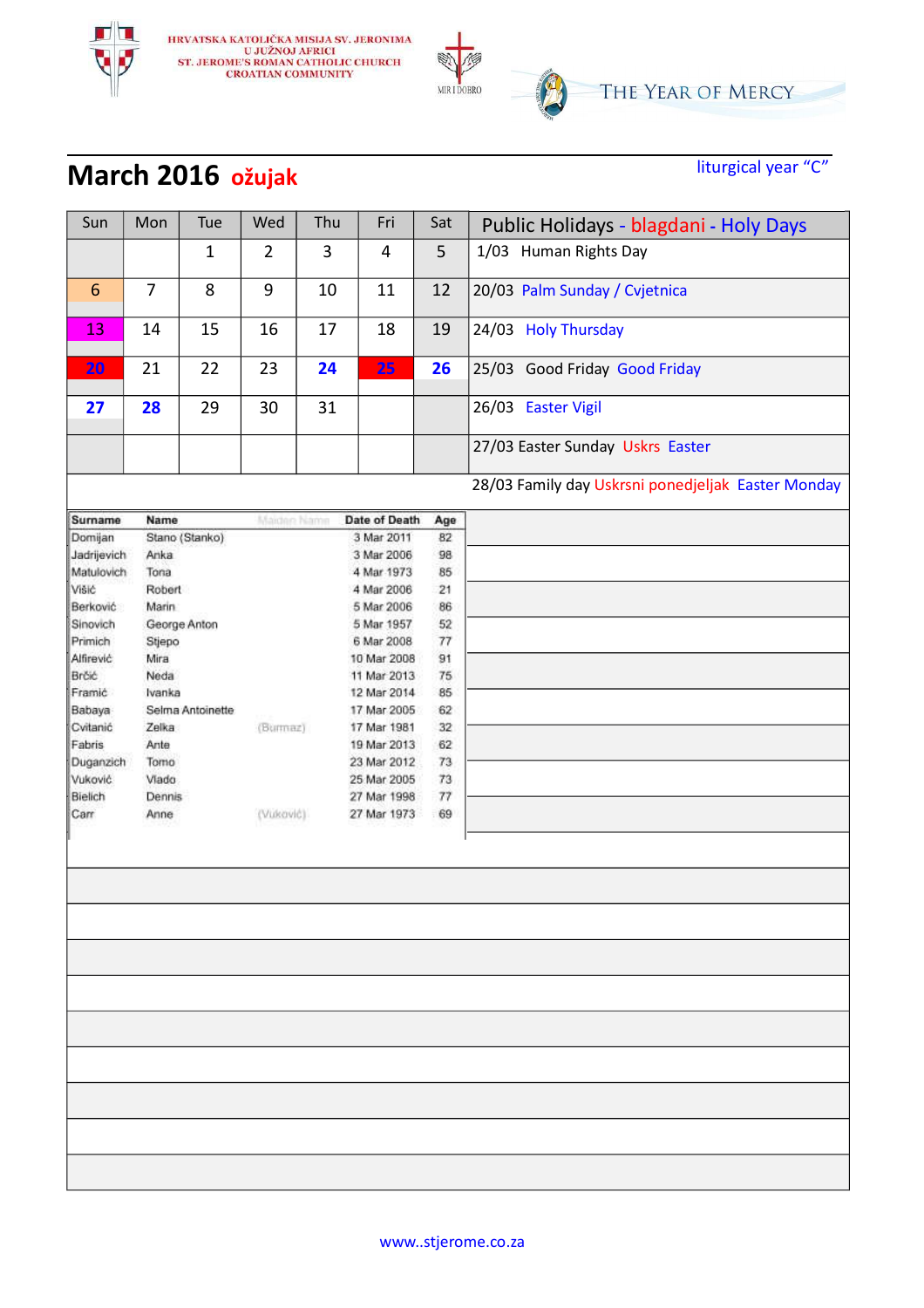

# **April 2016** travanj liturgical year "C"

| Sun                     | Mon     | Tue                | Wed          | Thu            | Fri           | Sat            | Public Holidays - blagdani - Holy Days |
|-------------------------|---------|--------------------|--------------|----------------|---------------|----------------|----------------------------------------|
|                         |         |                    |              |                | 1             | $\overline{2}$ |                                        |
|                         |         |                    |              |                |               |                |                                        |
| $\overline{\mathbf{3}}$ | 4       | 5                  | 6            | $\overline{7}$ | 8             | $\overline{9}$ | 03/04 Divine Mercy Sunday              |
| 10                      | 11      | 12                 | 13           | 14             | 15            | 16             |                                        |
| 17                      | 18      | 19                 | 20           | 21             | 22            | 23             |                                        |
| 24                      | 25      | 26                 | 27           | 28             | 29            | 30             | 27/04 Freedom Day                      |
|                         |         |                    |              |                |               |                |                                        |
|                         |         |                    |              |                |               |                |                                        |
| Surname                 | Name    |                    | Maiden Naire |                | Date of Death | Age            |                                        |
| Andrijich               |         | Vinko Martin       |              |                | 2 Apr 2002    | 73             |                                        |
| Cetinich                | Peter   |                    |              |                | 3 Apr 2012    | 79             |                                        |
| De Beer                 | Jelka   |                    | (Ostoja)     |                | 3 Apr 2009    | 70             |                                        |
| Luksich                 | Johnny  |                    |              |                | 4 Apr 2011    | 76             |                                        |
| Stipinovich             | Angelo  |                    |              |                | 5 Apr 1969    | 86             |                                        |
| Tosi                    |         | John-Louis George  |              |                | 19 Oct 1944   | 62             |                                        |
| Velcich                 | Edna    |                    |              |                | 5 Apr 2003    | 96             |                                        |
| Bekavac                 | Micheal |                    |              |                | 6 Apr 2009    | 67             |                                        |
| Kraljevich              | Mary    |                    | (Luksich)    |                | 6 Apr 1995    | 88             |                                        |
| Framić                  | Branko  |                    |              |                | 7 Apr 1970    | $47\,$         |                                        |
| Dezulovic               | Tony    |                    |              |                | 9 Apr 2001    | 78             |                                        |
| Bielovich               | Jozo    |                    | (Skokandic)  |                | 12 Apr 2008   | 69             |                                        |
| Duganzich               | Amelia  |                    |              |                | 12 Apr 2010   | 95             |                                        |
| Toich                   | Peter   |                    |              |                | 12 Apr 2008   | 88             |                                        |
| Katnić                  | Romeo   |                    |              |                | 14 Apr 1986   | 83             |                                        |
| Batistich               |         | Slavka Tera Marija | (Skokandic)  |                | 16 Apr 2007   | 93             |                                        |
| Brnić                   | llija   |                    |              |                | 19 Apr 2010   | 61             |                                        |
| Cetinich                | Nikola  |                    |              |                | 21 Apr 1994   | 89             |                                        |
| Nadj                    |         | Rihard Emeric      |              |                | 29 Apr 1994   | $\leq 1$       |                                        |
| Peršić                  | Berto   |                    |              |                | 29 Apr 2005   | 64             |                                        |
| Varvodić                | Jozo    |                    |              |                | 29 Apr 2015   | 50             |                                        |
|                         |         |                    |              |                |               |                |                                        |
|                         |         |                    |              |                |               |                |                                        |
|                         |         |                    |              |                |               |                |                                        |
|                         |         |                    |              |                |               |                |                                        |
|                         |         |                    |              |                |               |                |                                        |
|                         |         |                    |              |                |               |                |                                        |
|                         |         |                    |              |                |               |                |                                        |
|                         |         |                    |              |                |               |                |                                        |
|                         |         |                    |              |                |               |                |                                        |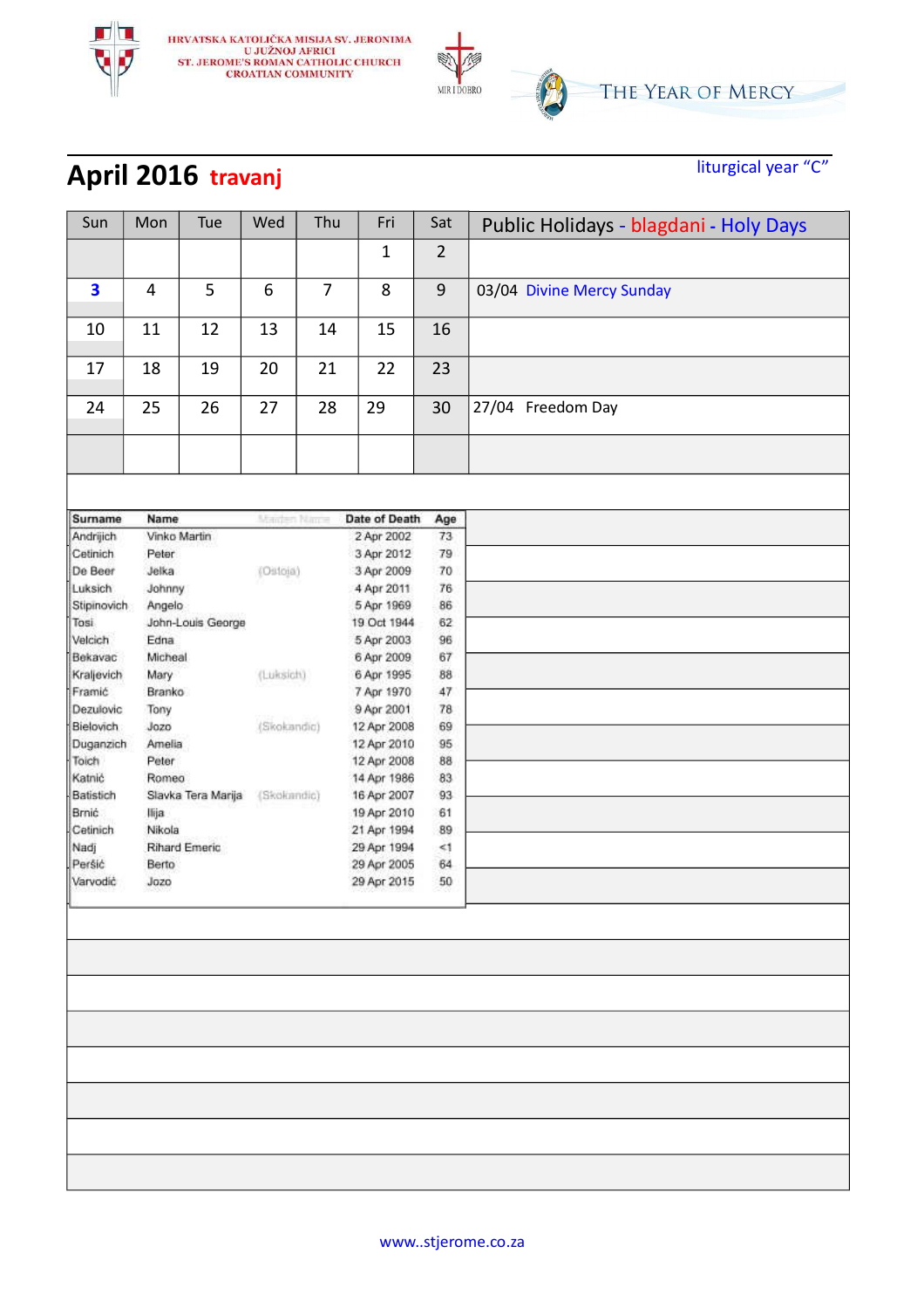

#### **May 2016** svibanj<br> **May 2016** svibanj

| Sun          | Mon            | Tue            | Wed         | Thu | Fri           | Sat            | Public Holidays - blagdani - Holy Days         |
|--------------|----------------|----------------|-------------|-----|---------------|----------------|------------------------------------------------|
| $\mathbf{1}$ | $\overline{2}$ | 3              | 4           | 5   | 6             | $\overline{7}$ | 01/05 Workers' Day Praznik rada                |
| 8            | 9              | 10             | 11          | 12  | 13            | 14             | 02/05 Workers' Day observed                    |
| 15           | 16             | 17             | 18          | 19  | 20            | 21             | 5/05 Ascension<br>(observed 8/04)              |
| 22           | 23             | 24             | 25          | 26  | 27            | 28             | 15/05 Pentecost / Duhovi                       |
| 29           | 30             | 31             |             |     |               |                | 22/05 Trinity Sunday / Presveto Trojstvo       |
|              |                |                |             |     |               |                | 26/05 Tijelovo Corpus Christi (observed 29/05) |
|              |                |                |             |     |               |                |                                                |
| Surname      | Name           |                | Maiden Name |     | Date of Death | Age            |                                                |
| Chickes      | Radomir        |                |             |     | 4 May 2007    | 86             |                                                |
| Rossi        | Mare           |                | (Lazich)    |     | 4 May 1999    | 57             |                                                |
| Kadić        | Ljiljana       |                |             |     | 6 May 2006    | 52             |                                                |
| Fabris       |                | Zlatko Richard |             |     | 9 May 2005    | 62             |                                                |
| Barta        | Jenca          |                | (Nizetich)  |     | 11 May 2002   | 72             |                                                |
| Cikara       | Antoinette     |                |             |     | 11 May 1993   | 44             |                                                |
| Petrinović   | Ziata          |                |             |     | 15 May 1999   | 92             |                                                |
| Bernatović   | Ivica          |                |             |     | 17 May 2015   | 63             |                                                |
| Kuzmanich    | Anka           |                |             |     | 21 May 1948   | 45             |                                                |
| Vladislavich | Božidar        |                |             |     | 22 May 2006   | 75             |                                                |
| Luksich      | Violet         |                |             |     | 24 May 1968   | 57             |                                                |
| Sinovich     | Fabian         |                |             |     | 24 May 2005   | 42             |                                                |
| Velcich      | Samantha       |                |             |     | 28 May 2002   | 28             |                                                |
| Berković     | Danica         |                |             |     | 29 May 2011   | 85             |                                                |
|              |                |                |             |     |               |                |                                                |
|              |                |                |             |     |               |                |                                                |
|              |                |                |             |     |               |                |                                                |
|              |                |                |             |     |               |                |                                                |
|              |                |                |             |     |               |                |                                                |
|              |                |                |             |     |               |                |                                                |
|              |                |                |             |     |               |                |                                                |
|              |                |                |             |     |               |                |                                                |
|              |                |                |             |     |               |                |                                                |
|              |                |                |             |     |               |                |                                                |
|              |                |                |             |     |               |                |                                                |
|              |                |                |             |     |               |                |                                                |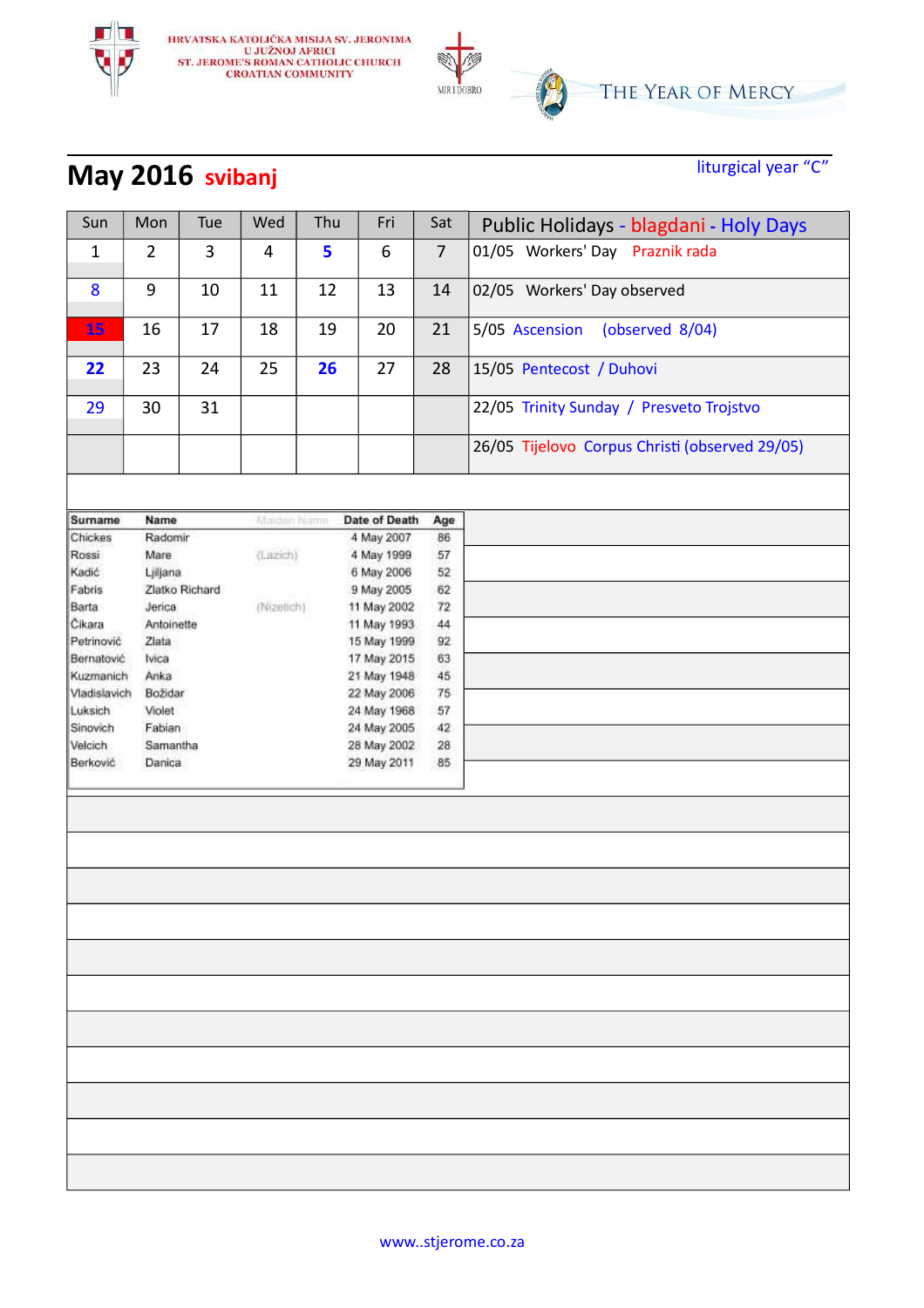

# **June 2016 lipanj** liturgical year "C"

| Sun                  | Mon            | Tue              | Wed          | Thu            | Fri                        | Sat                     | Public Holidays - blagdani - Holy Days |
|----------------------|----------------|------------------|--------------|----------------|----------------------------|-------------------------|----------------------------------------|
|                      |                |                  | $\mathbf{1}$ | $\overline{2}$ | 3                          | $\overline{4}$          | 03/06 Sacred Heart of Jesus            |
| 5                    | 6              | $\overline{7}$   | 8            | $9\,$          | 10                         | 11                      |                                        |
|                      |                |                  |              |                |                            |                         |                                        |
| 12                   | 13             | 14               | 15           | 16             | 17                         | 18                      | 16/06 Youth Day                        |
| 19                   | 20             | 21               | 22           | 23             | 24                         | 25                      | 22/06 Dan antifašističke borbe         |
| 26                   | 27             | 28               | 28           | 30             |                            |                         | 25/06 Dan državnosti                   |
|                      |                |                  |              |                |                            |                         |                                        |
|                      |                |                  |              |                |                            |                         |                                        |
| Surname              | Name           |                  | Maiden Nauer |                | Date of Death              | Age                     |                                        |
| Lazich               | Mary           |                  |              |                | 4 Jun 2011                 | 85                      |                                        |
| Lyons                | James          |                  |              |                | 5 Jun 1971                 | 73                      |                                        |
| Blažević             | Marin          |                  |              |                | 6 Jun 2006                 | 86                      |                                        |
| Miškulin             | Маја           |                  |              |                | 7 Jun 2006                 | 73                      |                                        |
| Primich              |                | Gašpar Zore      |              |                | 7 Jun 2006                 | 63                      |                                        |
| Sinovich             | Mary           |                  | (Vuković)    |                | 8 Jun 1985                 | 75                      |                                        |
| Cetinich             | John           |                  |              |                | 9 Jun 2012                 | 80                      |                                        |
| Biočina              | Jozo           |                  |              |                | 11 Jun 2001                | 80                      |                                        |
| Lušić                | Vicko          |                  |              |                | 12 Jun 1955                | 60                      |                                        |
| Sinovich             |                | George Vincent   |              |                | 12 Jun 1993                | 60                      |                                        |
| Curac                | Mery           |                  |              |                | 13 Jun 2015                | 80                      |                                        |
| Cikara               | Steve          |                  |              |                | 15 Jun 1997                | 86                      |                                        |
| Plišić               | Stanko         |                  |              |                | 15 Jun 2011                | 79                      |                                        |
| Glavović             |                | Nosimir 'Jojo'   |              |                | 16 Jun 1985                | 79                      |                                        |
| Bistrović            | Tereza         |                  | (Mekovec)    |                | 19 Jun 1981                | $\overline{\mathbf{r}}$ |                                        |
| Sinovich             | Zore           |                  |              |                | 19 Jun 1983                | 82                      |                                        |
| Farkas               | Ernesto        |                  |              |                | 24 Jun 2010                | 74                      |                                        |
| Velcich              | Giovanna       |                  |              |                | 24 Jun 1954                | 87                      |                                        |
| Velcich              | Giovanni       |                  |              |                | 24 Jun 1973                | 68                      |                                        |
| Cetinich             | Anka           |                  |              |                | 25 Jun 2005                | 65                      |                                        |
| Stipanov             | Tomislav       |                  |              |                | 25 Jun 2004                | 66                      |                                        |
| Sinovich             |                | Joseph Christian |              |                | 26 Jun 1969                | 57                      |                                        |
| Bijelich<br>Nizetich | Ivan<br>Carmen |                  |              |                | 27 Jun 2013<br>27 Jun 1990 | 70<br>55                |                                        |
|                      |                |                  |              |                |                            |                         |                                        |
|                      |                |                  |              |                |                            |                         |                                        |
|                      |                |                  |              |                |                            |                         |                                        |
|                      |                |                  |              |                |                            |                         |                                        |
|                      |                |                  |              |                |                            |                         |                                        |
|                      |                |                  |              |                |                            |                         |                                        |
|                      |                |                  |              |                |                            |                         |                                        |
|                      |                |                  |              |                |                            |                         |                                        |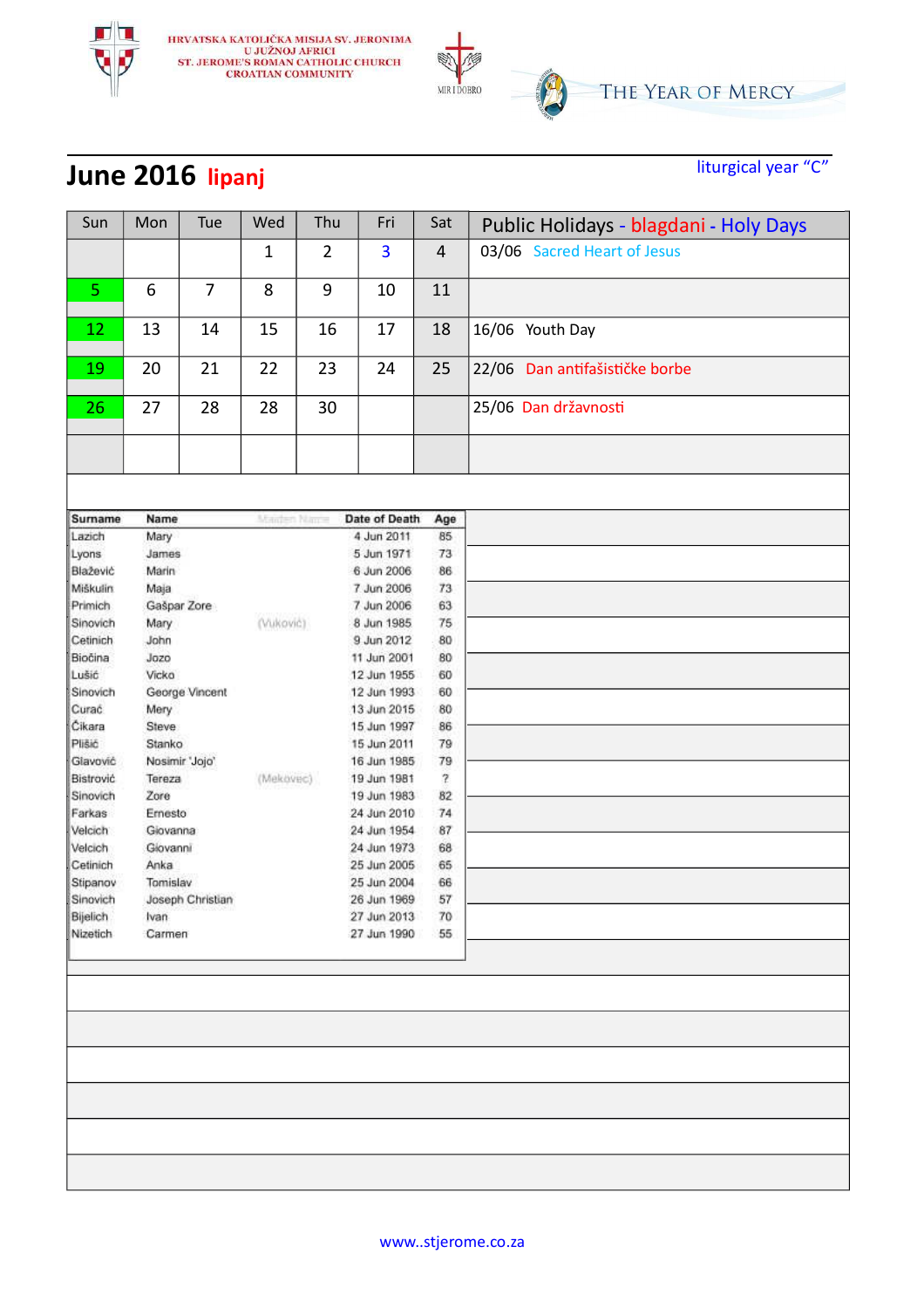

# **July 2016 srpanj** liturgical year "C"

| Sun                | Mon          | Tue               | Wed         | Thu | Fri                        | Sat                      | Public Holidays - blagdani - Holy Days |
|--------------------|--------------|-------------------|-------------|-----|----------------------------|--------------------------|----------------------------------------|
|                    |              |                   |             |     | $\mathbf{1}$               | $\overline{2}$           |                                        |
| 3                  | 4            | 5                 | 6           | 7   | 8                          | 9                        |                                        |
|                    |              |                   |             |     |                            |                          |                                        |
| 10                 | 11           | 12                | 13          | 14  | 15                         | 16                       |                                        |
| 17                 | 18           | 19                | 20          | 21  | 22                         | 23                       |                                        |
|                    |              |                   |             |     |                            |                          |                                        |
| 24                 | 25           | 26                | 27          | 28  | 29                         | 30                       |                                        |
| 31                 |              |                   |             |     |                            |                          |                                        |
|                    |              |                   |             |     |                            |                          |                                        |
| Surname            | Name         |                   | Maiden Name |     | Date of Death              | Age                      |                                        |
| Carr               | Ivo          |                   |             |     | 2 Jul 1981                 | 78                       |                                        |
| Luksich            | Tonchi       |                   |             |     | 4 Jul 1972                 | 85                       |                                        |
| Bekavec            | Marinko      |                   |             |     | 5 Jul 1986                 | $\boldsymbol{r}$         |                                        |
| Medak              | Ante         |                   |             |     | 5 Jul 2014                 | 75                       |                                        |
| Sinovich           | Tade         |                   |             |     | 5 Jul 1974                 | 78                       |                                        |
| Velcich            | Antonio      |                   |             |     | 5 Jul 1973                 | 75                       |                                        |
| Carr               | Lina         |                   |             |     | 6 Jul 2000                 | 89                       |                                        |
| Lazić              | Jozo         |                   |             |     | 6 Jul 1989                 | 72                       |                                        |
| Kraljevich         | Marko        |                   |             |     | 7 Jul 1974                 | 69                       |                                        |
| Matulovich         |              | Anthony Tony      |             |     | 7 Jul 1987                 | 73                       |                                        |
| Murković           | Braco Josip  |                   |             |     | 7 Jul 2010                 | 83                       |                                        |
| Sinovich           | Tonchi       |                   |             |     | 7 Jul 2007                 | 78                       |                                        |
| Velcich            | Giuseppe     |                   |             |     | 8 Jul 1977                 | 73                       |                                        |
| Lyons              |              |                   |             |     | 9 Jul 1993                 | 87                       |                                        |
|                    | Joey<br>Mara |                   |             |     |                            |                          |                                        |
| Stahuljak          | Slavo        |                   |             |     | 10 Jul 2000<br>12 Jul 1989 | 88<br>85                 |                                        |
| Domijan            |              |                   |             |     |                            |                          |                                        |
| Marinovich         | George       |                   |             |     | 12 Jul 1977                | $\overline{\mathcal{E}}$ |                                        |
| Korunich           | Marko        |                   |             |     | 13 Jul 1982                | 75                       |                                        |
| Sinovich           | Minnie       |                   | (Lyons)     |     | 13 Jul 2006                | 81                       |                                        |
| Ruckard            |              | Vladimira 'Bebek' | (Framić)    |     | 15 Jul 2011                | 63                       |                                        |
| Stojčić            | Marica       |                   |             |     | 16 Jul 2014                | 72                       |                                        |
| Prukar             | Stane        |                   |             |     | 22 Jul 2010                | 96                       |                                        |
| Kostelac           | Michael      |                   |             |     | 24 Jul 1998                | 75                       |                                        |
| Lazić              | Ivo          |                   |             |     | 24 Jul 1967<br>25 Jul 1981 | 58                       |                                        |
| Broc               | Ivan         |                   |             |     | 26 Jul 2002                | 82                       |                                        |
| Dobrović           | Čedo         |                   |             |     |                            | 78                       |                                        |
| Domyan<br>Blagović | Stella       |                   |             |     | 26 Jul 2001                | 87                       |                                        |
| Kožul              | Vilim        |                   |             |     | 28 Jul 2014<br>30 Jul 1991 | 44<br>$\overline{r}$     |                                        |
|                    | Ivo          |                   |             |     |                            |                          |                                        |
|                    |              |                   |             |     |                            |                          |                                        |
|                    |              |                   |             |     |                            |                          |                                        |
|                    |              |                   |             |     |                            |                          |                                        |
|                    |              |                   |             |     |                            |                          |                                        |
|                    |              |                   |             |     |                            |                          |                                        |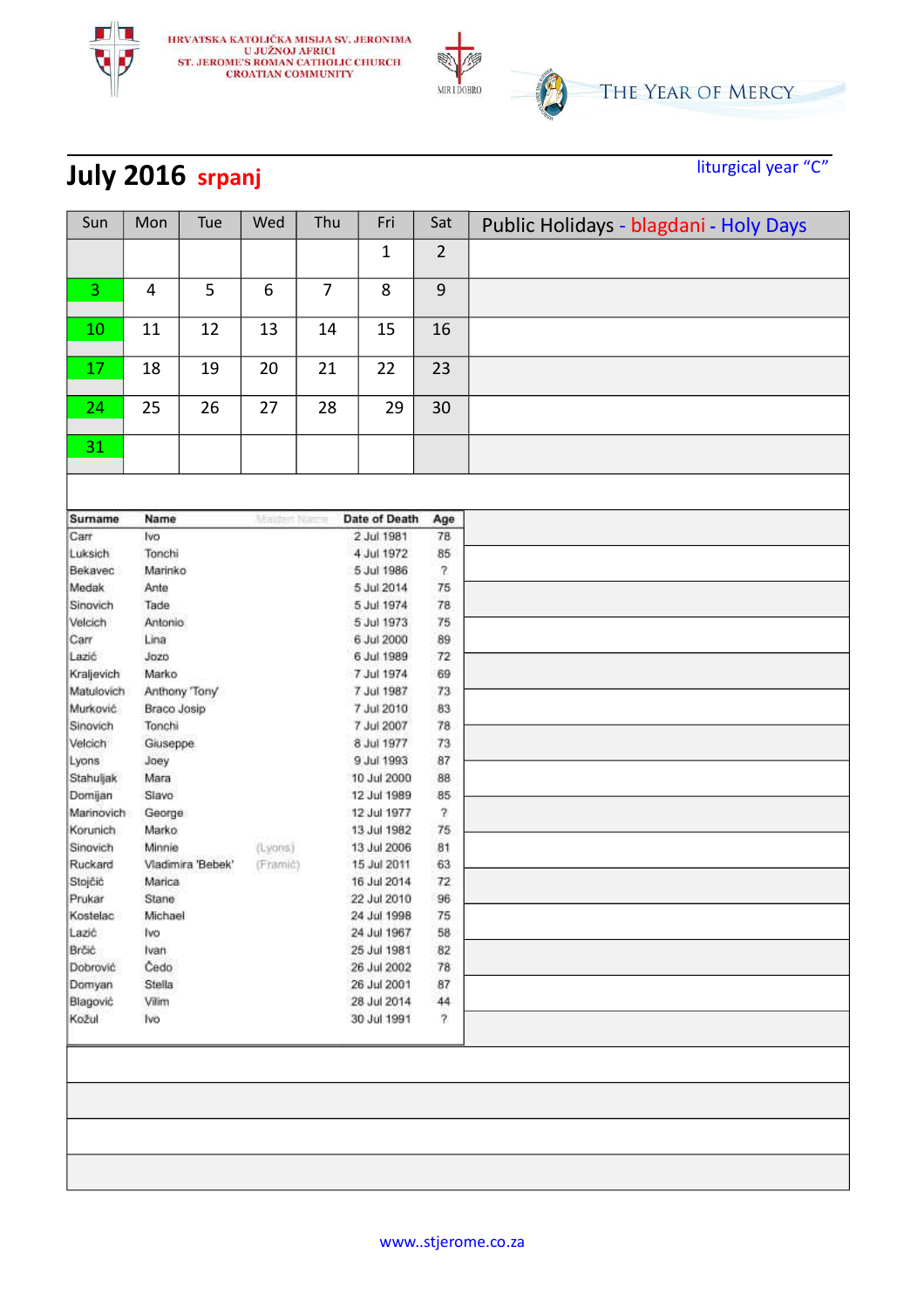

# **August 2016 kolovoz** liturgical year "C"

| Sun               | Mon          | Tue                            | Wed           | Thu | Fri                        | Sat                      | Public Holidays - blagdani - Holy Days |
|-------------------|--------------|--------------------------------|---------------|-----|----------------------------|--------------------------|----------------------------------------|
|                   | $\mathbf{1}$ | $\overline{2}$                 | 3             | 4   | 5                          | 6                        | 05/08 Dan domovinske zahvalnosti       |
| $\overline{7}$    | 8            | 9                              | 10            | 11  | 12                         | 13                       | 09/08 National Women's Day             |
| 14                | 15           | 16                             | 17            | 18  | 19                         | 20                       | 15/08 Velika Gospa Assumption          |
| 21                | 22           | 23                             | 24            | 25  | 26                         | 27                       |                                        |
| 28                | 29           | 30                             | 31            |     |                            |                          |                                        |
|                   |              |                                |               |     |                            |                          |                                        |
|                   |              |                                |               |     |                            |                          |                                        |
| Surname           | Name         |                                | Maiden Name   |     | <b>Date of Death</b>       | Age                      |                                        |
| Hayden            | Stella       |                                |               |     | 1 Aug 2003                 | 97                       |                                        |
| Bižaca            | Franka       |                                |               |     | 2 Aug 1956                 | 71                       |                                        |
| <b>Kučer</b>      | Niko         |                                |               |     | 2 Aug 1959                 | 46                       |                                        |
| Bielovich.        | Mary         |                                |               |     | 3 Aug 1999                 | 84                       |                                        |
| Vladislavich      | Dragi        |                                |               |     | 3 Aug 2001                 | 72                       |                                        |
| Kučer:            | Ivan         |                                |               |     | 4 Aug 1985                 | 82                       |                                        |
| Kabalin           | Katarina     |                                | (Matulovich)  |     | 5 Aug 1968                 | 57                       |                                        |
| Larić             | Ivan         | Jerka 'Minnie'                 |               |     | 5 Aug 1995                 | 79                       |                                        |
| Tosi              |              |                                | (Sinovich)    |     | 6 Aug 1974                 | 67                       |                                        |
| Batt              |              | Nicolene Marguerite (Simovich) |               |     | 8 Aug 2011                 | 45                       |                                        |
| Sinovich          | Ivo Gabriel  |                                |               |     | 8 Aug 2004                 | 77<br>79                 |                                        |
| Fanjek<br>Levanat | Josip<br>Ane |                                |               |     | 10 Aug 2000<br>10 Aug 2000 | 94                       |                                        |
| Jasprica          | Fanilda      |                                |               |     | 15 Aug 2013                | 83                       |                                        |
| Murković          | Vesna Ivana  |                                |               |     | 14 Aug 2000                | 27                       |                                        |
| Plišić            | Nikola       |                                |               |     | 14 Aug 1935                | 47                       |                                        |
| Curać             | Spaso        |                                |               |     | 17 Aug 2015                | 79                       |                                        |
| Stipinovich       | Joseph 'Joe' |                                |               |     | 18 Aug 2010                | $\overline{\mathcal{E}}$ |                                        |
| Laric             | Thalia       |                                | (Andrianatos) |     | 18 Aug 1986                | 64                       |                                        |
| Plišić            | John Anton   |                                |               |     | 23 Aug 2013                | 84                       |                                        |
| Knezovich         | Felicita     |                                |               |     | 24 Aug 2004                | 84                       |                                        |
| Kuzmanich         | Jozo         |                                |               |     | 28 Aug 1936                | 52                       |                                        |
| Rossi             | Luca         |                                |               |     | 29 Aug 1993                | 0                        |                                        |
| Stipinovich       | Ivo          |                                |               |     | 29 Aug 1981                | 75                       |                                        |
| Čikara            |              | Elizabeth 'Lee'                | (Matulovich)  |     | 30 Aug 1979                | 63                       |                                        |
| Stipinovich       | Peggy        |                                | (Simpson)     |     | 30 Aug 2012                | 88                       |                                        |
| Hayden            | George       |                                |               |     | 31 Aug 1955                | 51                       |                                        |
|                   |              |                                |               |     |                            |                          |                                        |
|                   |              |                                |               |     |                            |                          |                                        |
|                   |              |                                |               |     |                            |                          |                                        |
|                   |              |                                |               |     |                            |                          |                                        |
|                   |              |                                |               |     |                            |                          |                                        |
|                   |              |                                |               |     |                            |                          |                                        |
|                   |              |                                |               |     |                            |                          |                                        |
|                   |              |                                |               |     |                            |                          |                                        |
|                   |              |                                |               |     |                            |                          |                                        |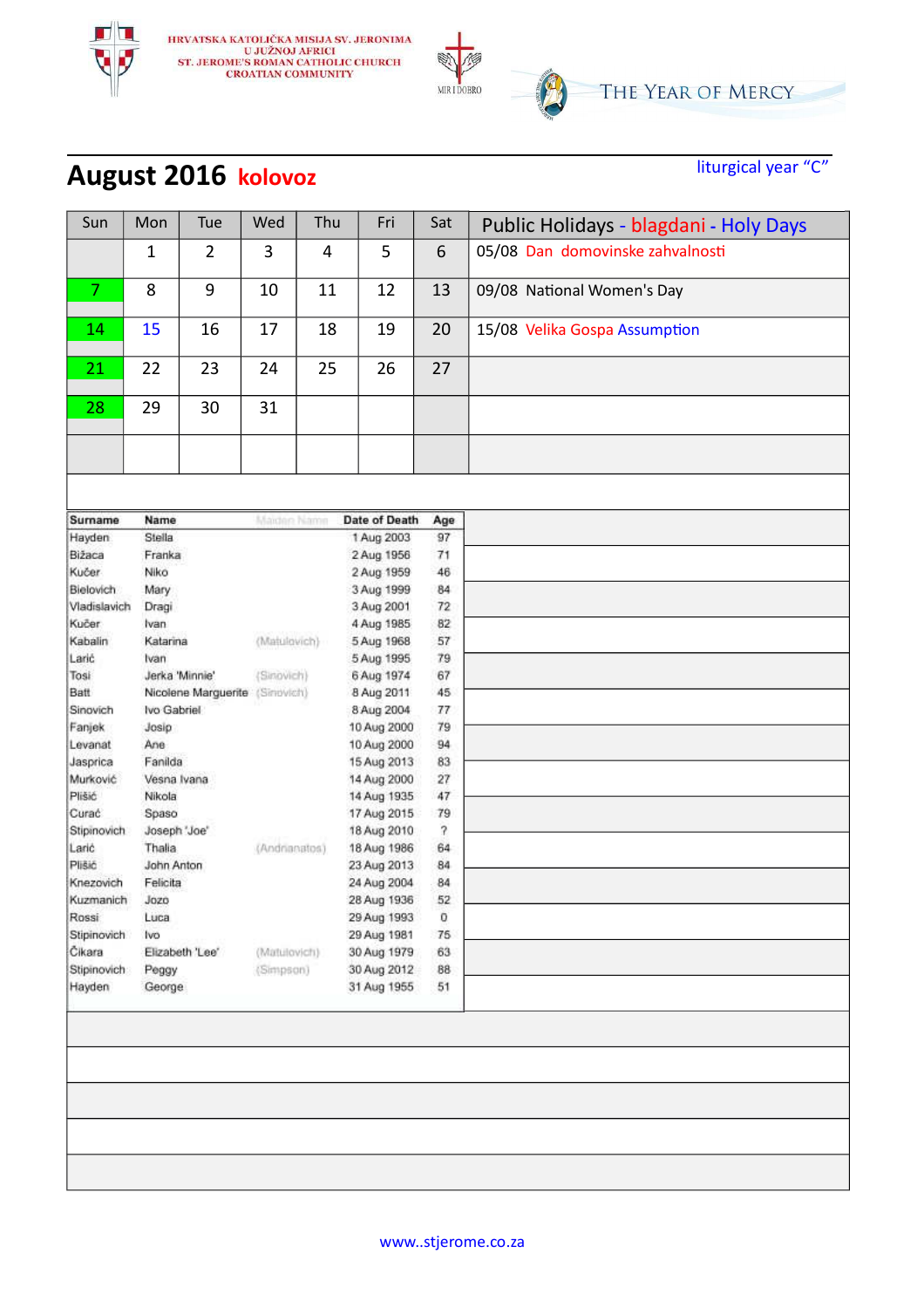

# **September 2016** rujan<br> **Example 2016** rujan

| Sun               | Mon           | Tue             | Wed            | Thu          | Fri                        | Sat                      | Public Holidays - blagdani - Holy Days |
|-------------------|---------------|-----------------|----------------|--------------|----------------------------|--------------------------|----------------------------------------|
|                   |               |                 |                | $\mathbf{1}$ | $\overline{2}$             | 3                        |                                        |
|                   |               |                 |                |              |                            |                          |                                        |
| 4                 | 5             | 6               | $\overline{7}$ | 8            | 9                          | 10                       | 08/09 Mala Gospa                       |
| 11                | 12            | 13              | 14             | 15           | 16                         | 17                       |                                        |
| 18                | 19            | 20              | 21             | 22           | 23                         | 24                       | 24/09 Heritage Day                     |
| 25                | 26            | 27              | 28             | 29           | 30                         |                          | 30/09 Sv. Jeronim                      |
|                   |               |                 |                |              |                            |                          |                                        |
|                   |               |                 |                |              |                            |                          |                                        |
| Sumame            | Name          |                 | Malden Na-     |              | Date of Death              |                          |                                        |
| Zlovečera         | fra Marijan   |                 |                |              | 2 Sep 2012                 | Age<br>79                |                                        |
| Bielovich         | Mary          |                 |                |              | 3 Sep 1999                 | 85                       |                                        |
| Bekavac           |               | Stephan Michael |                |              | 4 Sep 1996                 | 57                       |                                        |
| <b>Bolus</b>      | Gerard        |                 |                |              | 3 Sep 2000                 | 33                       |                                        |
| Bolus             | Janine        |                 | (du Chenne)    |              | 3 Sep 2000                 | 32                       |                                        |
| <b>Bolus</b>      | Joshua        |                 |                |              | 3 Sep 2000                 | 8                        |                                        |
| <b>Bolus</b>      | Tatum         |                 |                |              | 3 Sep 2000                 | 6                        |                                        |
| Toich             | Marica        |                 | (Dubreta)      |              |                            | 85                       |                                        |
|                   |               | Marija Kristina |                |              | 4 Sep 1978                 | $\overline{\mathcal{E}}$ |                                        |
| Kukuljević        |               |                 |                |              | 5 Sep 2006                 |                          |                                        |
| Sinovich          | Jure          |                 |                |              | 5 Sep 1945                 | 79                       |                                        |
| Marić             | Dawn          |                 |                |              | 7 Sep 2010                 | 71                       |                                        |
| Sinovich          | Nata          |                 | (Kirigin)      |              | 8 Sep 2002                 | 99                       |                                        |
| Pavušek           | Blažena       |                 |                |              | 12 Sep 2006                | 81                       |                                        |
| Buntjelich        | Ivo           |                 |                |              | 14 Sep 2007                | 73                       |                                        |
| Matulovich        | Jakov         |                 |                |              | 15 Sep 1946                | 74                       |                                        |
| Stipinovich       | Katerina      |                 | (Luksich)      |              | 17 Sep 1964                | 74                       |                                        |
| Huzak             | Frank         |                 |                |              | 21 Sep 2006                | 57                       |                                        |
| Svorinic          | Omer          |                 |                |              | 22 Sep 2014                | 84                       |                                        |
| Bielovich         | Elena         |                 |                |              | 23 Sep 1999                | 87                       |                                        |
| Nizetich          | George        |                 |                |              | 24 Sep 2014                | 82                       |                                        |
| Kraljevich        | George        |                 |                |              | 25 Sep 2003                | 70                       |                                        |
| Lukačević         | Hana          |                 |                |              | 26 Sep 2000                | 10                       |                                        |
| Puljević          | Marija        |                 | (Dužević)      |              | 27 Sep 2012                | 93                       |                                        |
| Kružić            | Frano         |                 |                |              | 28 Sep 1988                | 80                       |                                        |
| Domijan<br>Lazich | Zora<br>Ratko |                 |                |              | 30 Sep 1989<br>30 Sep 1992 | 82<br>77                 |                                        |
| Sinovich          |               |                 |                |              |                            |                          |                                        |
|                   |               | Geoffrey Joseph |                |              | 30 Sep 2012                | 69                       |                                        |
|                   |               |                 |                |              |                            |                          |                                        |
|                   |               |                 |                |              |                            |                          |                                        |
|                   |               |                 |                |              |                            |                          |                                        |
|                   |               |                 |                |              |                            |                          |                                        |
|                   |               |                 |                |              |                            |                          |                                        |
|                   |               |                 |                |              |                            |                          |                                        |
|                   |               |                 |                |              |                            |                          |                                        |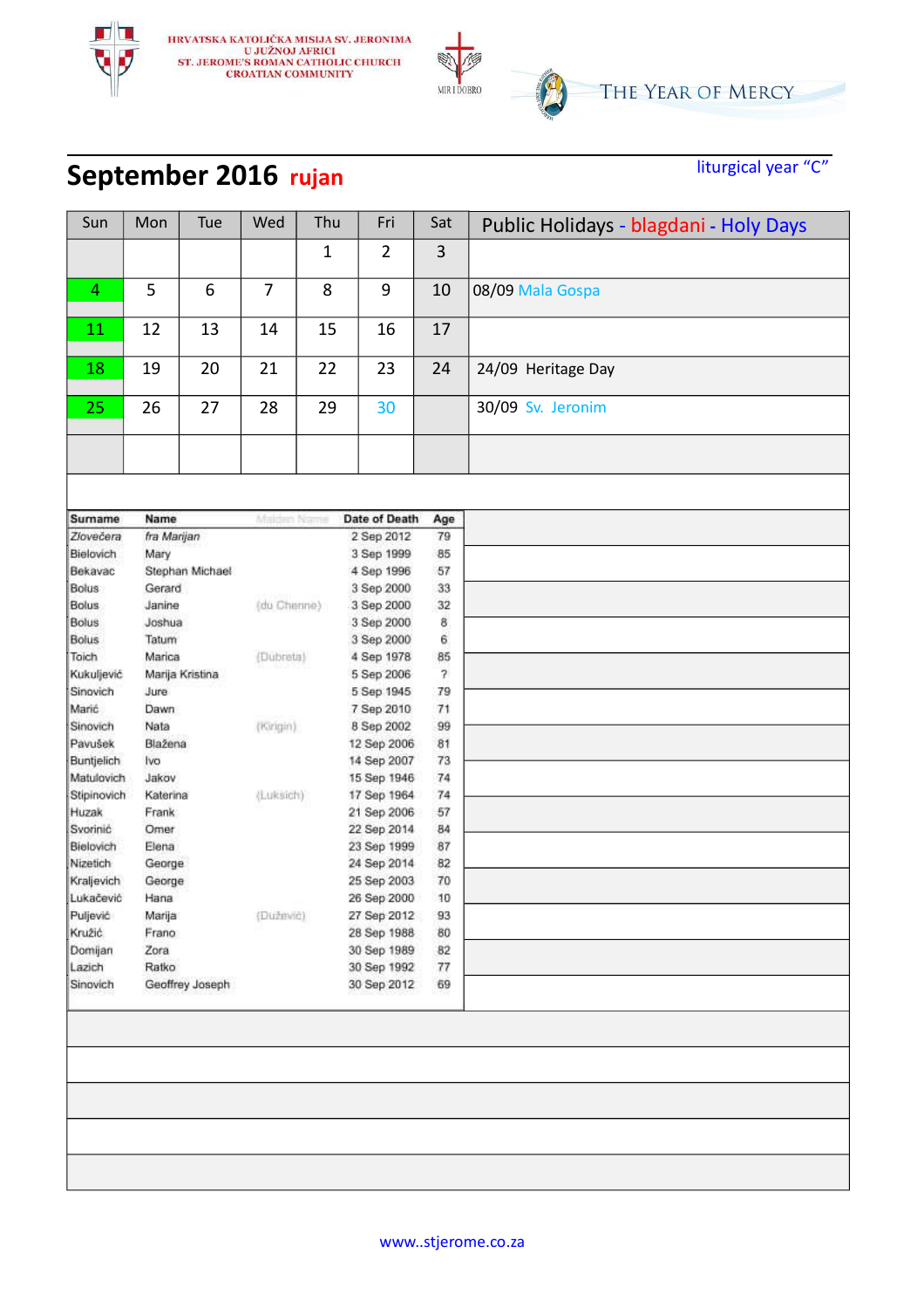

#### **October 2016** listopad<br> **CEOPER 2016** listopad

| Sun               | Mon             | Tue | Wed         | Thu     | Fri                        | Sat          | Public Holidays - blagdani - Holy Days |
|-------------------|-----------------|-----|-------------|---------|----------------------------|--------------|----------------------------------------|
|                   |                 |     |             |         |                            | $\mathbf{1}$ | 04/10 Sv. Franjo Asiski                |
| $\overline{2}$    | 3               | 4   | 5           | 6       | $\overline{7}$             | 8            | 08/10 Dan neovisnosti                  |
| 9                 | 10              | 11  | 12          | 13      | 14                         | 15           |                                        |
| 16                | 17              | 18  | 19          | 20      | 21                         | 22           |                                        |
| 23                | 24              | 25  | 26          | 27      | 28                         | 29           |                                        |
| 30                | 31              |     |             |         |                            |              |                                        |
|                   |                 |     |             |         |                            |              |                                        |
| <b>Surname</b>    | Name            |     | Manten Name |         | Date of Death              | Age          |                                        |
| Kranjčec          | Nevia           |     |             |         | 2 Oct 1997                 | 7.           |                                        |
| Bižaca            | Zivko           |     |             |         | 3 Oct 1985                 | 66           |                                        |
| Fabris            | Ignacio         |     |             |         | 3 Oct 1962                 | 50           |                                        |
| Odak              | Ante            |     |             |         | 6 Oct 2015                 | 79           |                                        |
| Glazar            | Josip           |     |             |         | 9 Oct 2007                 | 68           |                                        |
| Sinovich          | Melany          |     | (PBBid)     |         | 9 Oct 2012                 | 81           |                                        |
| Lazich            | Ivan Patrick    |     |             |         | 10 Oct 1991                | 36           |                                        |
| Punčec            | Zora            |     | (Mekovec)   |         | 10 Oct 2012                | BB           |                                        |
| Finlay            | Rose            |     | (Barrich)   |         | 11 Oct 2000                | 61           |                                        |
| Rossi             | Anita           |     | (Pfilio)    |         | 14 Oct 2014                | 54           |                                        |
| Kabalin<br>Lasich | Anselmo         |     |             |         | 15 Oct 1991<br>15 Oct 2008 | 84<br>94     |                                        |
| Kemp              | Katija<br>Anica |     |             | (Pisic) |                            | 83           |                                        |
| Kučer             | Marija          |     |             |         | 19 Oct 2014<br>19 Oct 2015 | 95           |                                        |
| Kovač             | Ana             |     |             |         | 19 Oct 2015                | 93           |                                        |
| Copo              | Anton           |     |             |         | 23 Oct 1995                | 20           |                                        |
| Nizetich          | Stephanie       |     |             |         | 25 Oct 2003                | 72           |                                        |
| Marinović         | Mladen          |     |             |         | 26 Oct 2014                | 86           |                                        |
| Kovačević         | Ivan            |     |             |         | 28 Oct 2011                | 87           |                                        |
| Mihalovich        | Luce            |     |             |         | 28 Oct 1972                | 89           |                                        |
| Fabris            | Vera            |     | (Laric)     |         | 30 Oct 1999                | BD           |                                        |
|                   |                 |     |             |         |                            |              |                                        |
|                   |                 |     |             |         |                            |              |                                        |
|                   |                 |     |             |         |                            |              |                                        |
|                   |                 |     |             |         |                            |              |                                        |
|                   |                 |     |             |         |                            |              |                                        |
|                   |                 |     |             |         |                            |              |                                        |
|                   |                 |     |             |         |                            |              |                                        |
|                   |                 |     |             |         |                            |              |                                        |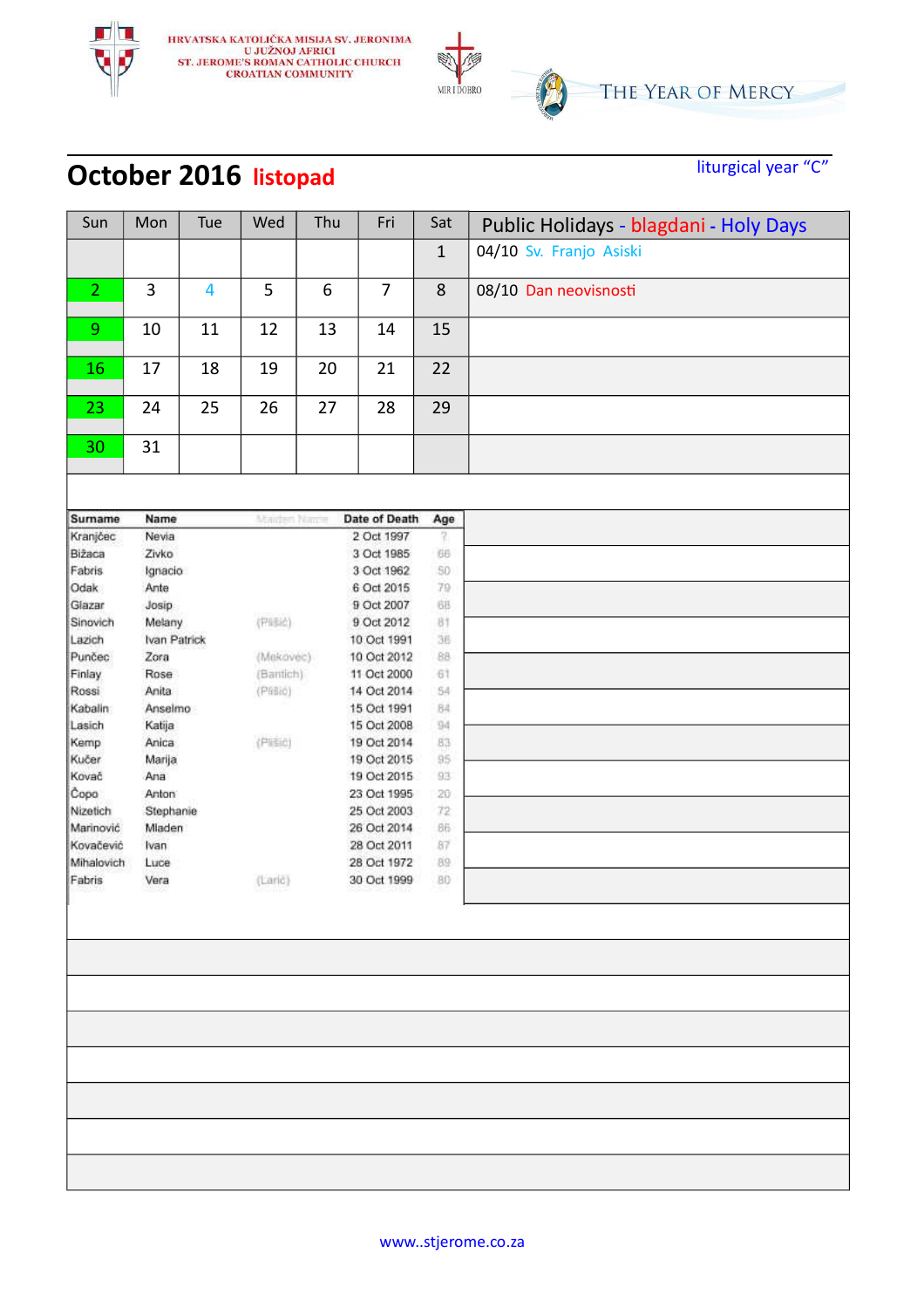

#### **November 2016** studeni<br> **November 2016** studeni

| Sun         | Mon              | Tue          | Wed            | Thu          | Fri            | Sat        | Public Holidays - blagdani - Holy Days |
|-------------|------------------|--------------|----------------|--------------|----------------|------------|----------------------------------------|
|             |                  | $\mathbf{1}$ | $\overline{2}$ | $\mathbf{3}$ | $\overline{4}$ | 5          | 01/11 Dan svih svetih All Saints Day   |
| 6           | $\overline{7}$   | 8            | 9              | 10           | 11             | 12         |                                        |
| 13          | 14               | 15           | 16             | 17           | 18             | 19         |                                        |
| 20          | 21               | 22           | 23             | 24           | 25             | 26         |                                        |
| 27          | 28               | 29           | 30             |              |                |            | 27/11 First Sunday of Advent           |
|             |                  |              |                |              |                |            |                                        |
| Surname     | Name             |              | Maldim Name    |              | Date of Death  | Age        |                                        |
| Cetinich    | Jaka             |              |                |              | 3 Nov 2003     | 95         |                                        |
| Cop         | Ivan             |              |                |              | 3 Nov 2004     | 90         |                                        |
| Plišić      | Meri             |              |                |              | 3 Nov 1975     | 68         |                                        |
| Stipinovich | Betty            |              |                |              | 3 Nov 2007     | 80         |                                        |
| Tonzetić    | Darko            |              |                |              | 5 Nov 2008     | $^{24}$    |                                        |
| Pavušek     | Antun Milan      |              |                |              | 6 Nov 2008     | 85         |                                        |
| Dirker      | Yavorka          |              | (Sale)         |              | 7 Nov 2011     | 56         |                                        |
| van Heerden | Zora             |              | (Bantich)      |              | 8 Nov 2011     | 70         |                                        |
| Oreb        | Ante             |              |                |              | 9 Nov 2015     | 79         |                                        |
| Sinovich    | Ivo <sup>1</sup> |              |                |              | 14 Nov 2009    | 81         |                                        |
| Burmaz      |                  | John Damian  |                |              | 15 Nov 2009    | 78         |                                        |
| Miljak      | Ivan Zeljko      |              |                |              | 15 Nov 2008    | 50         |                                        |
| Lisica      | <b>Robert</b>    |              |                |              | 17 Nov 2005    | 91         |                                        |
| Ostoja      | Jakica           |              |                |              | 20 Nov 2012    | 87         |                                        |
| Ivačić      | Ante             |              |                |              | 22 Nov 2008    | 82         |                                        |
| Nošić       | Stella           |              | (Baleta)       |              | 22 Nov 2013    | 70         |                                        |
| Sladović    | Frano            |              |                |              | 23 Nov 2001    | 69         |                                        |
| Clarke      | Lenka            |              | (Babaja)       |              | 29 Nov 2001    | $\sqrt{2}$ |                                        |
| Glavović    | <b>Divka</b>     |              | (Lazić)        |              | 29 Nov 1997    | 84         |                                        |
|             |                  |              |                |              |                |            |                                        |
|             |                  |              |                |              |                |            |                                        |
|             |                  |              |                |              |                |            |                                        |
|             |                  |              |                |              |                |            |                                        |
|             |                  |              |                |              |                |            |                                        |
|             |                  |              |                |              |                |            |                                        |
|             |                  |              |                |              |                |            |                                        |
|             |                  |              |                |              |                |            |                                        |